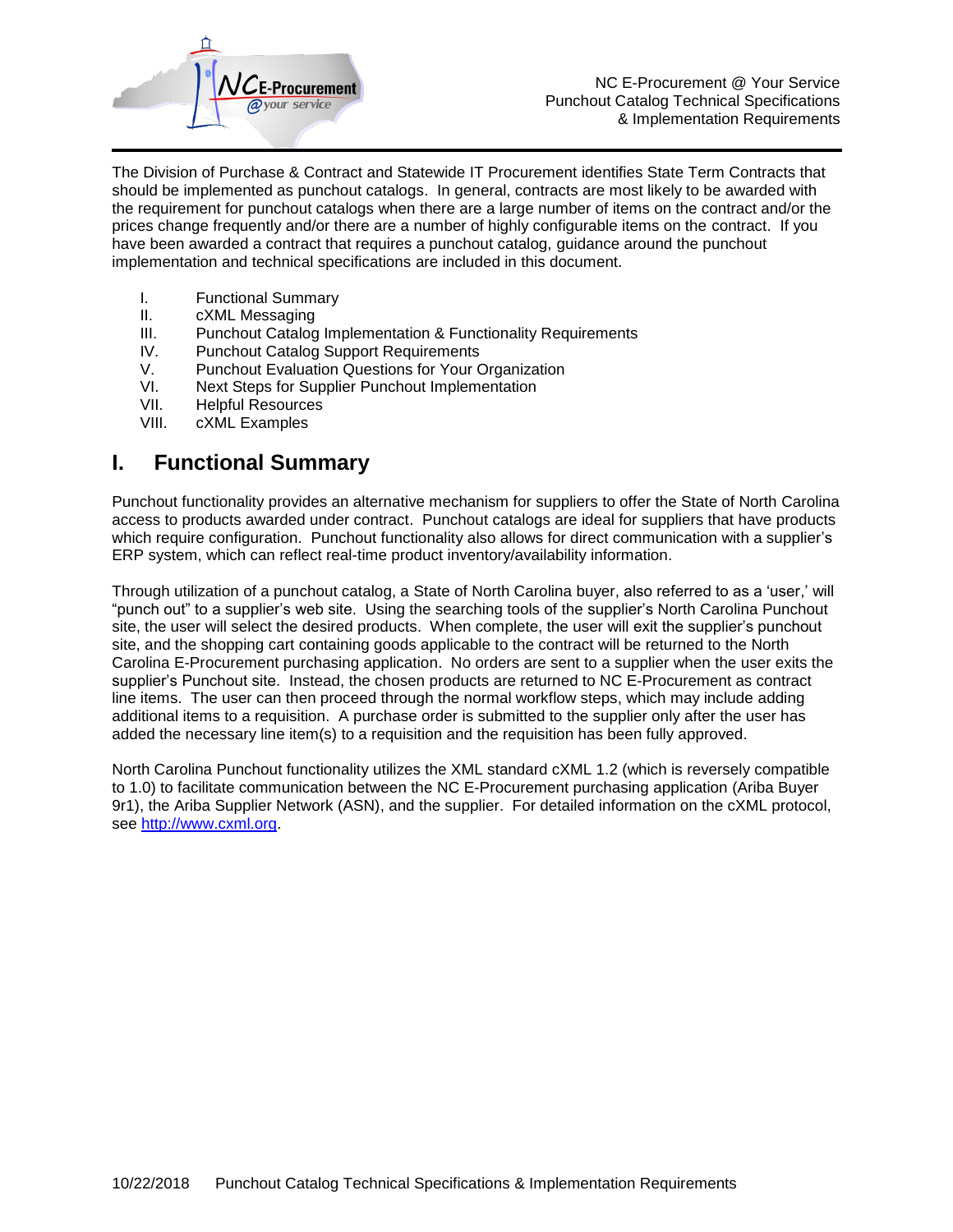

## **II. cXML Messaging**

The following section provides an overview of all messages that must be transferred between the NC E-Procurement purchasing application (Ariba Buyer 9r1), the ASN, and the supplier.



## **Diagram 1 – Initiating the Punchout Session**

The above diagram illustrates the initial messages that must be exchanged in order to begin a Punchout session.

- 1. The user is required to log into the NC E-Procurement purchasing application with a username and password. The assumption is that all users accessing NC E-Procurement are qualified and knowledgeable in the application.
- 2. If a user chooses to access a supplier's punchout catalog, a **'PunchoutSetupRequest'** message is sent to the supplier via the ASN. Within this message are pre-established credentials (agreed by NC E-Procurement and the ASN, and the supplier and the ASN).
- 3. Assuming the supplier has successfully received the message, the supplier will return a **'PunchoutSetupResponse'** message through the ASN containing the URL for the punchout catalog.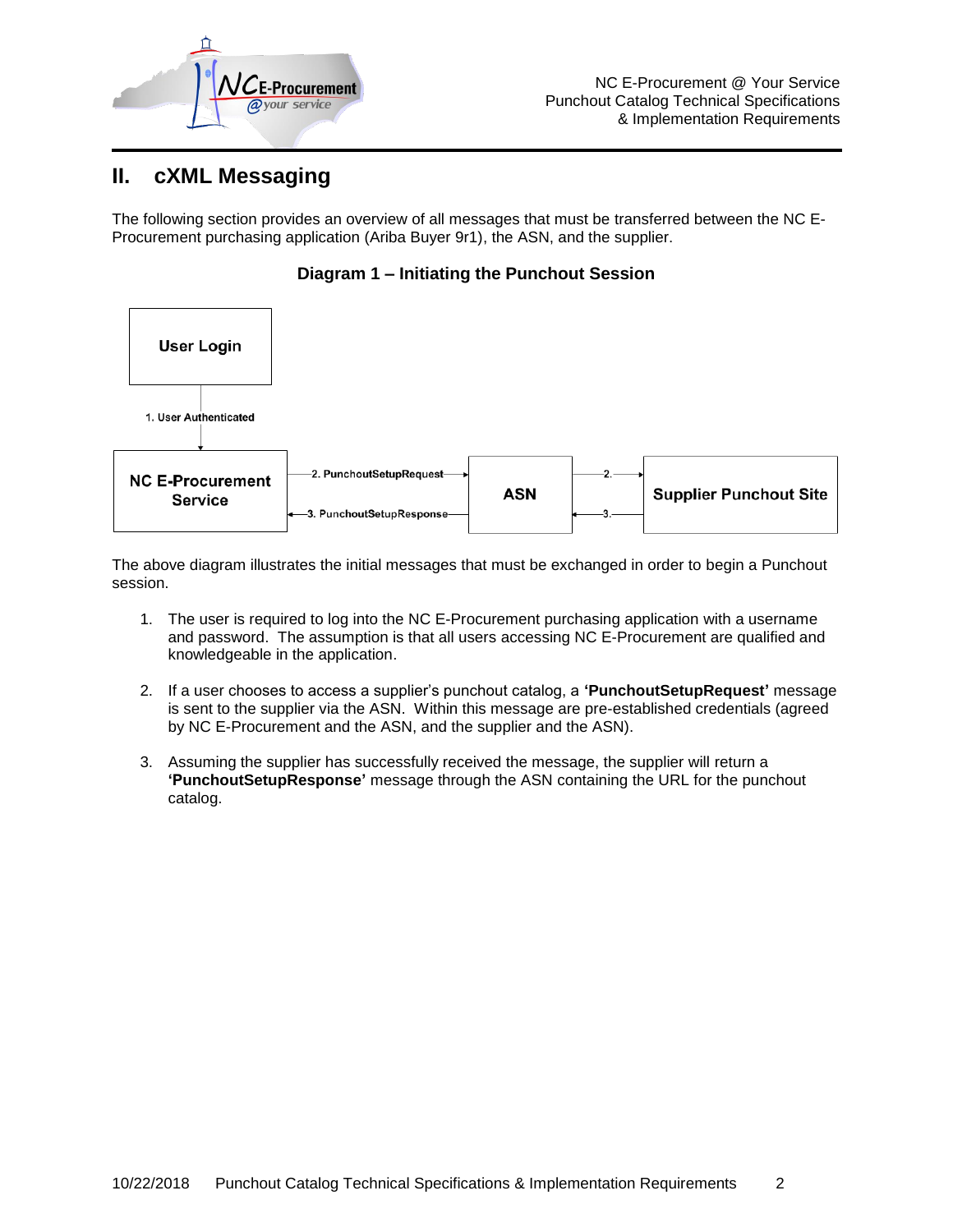

## **Diagram 2 – Punch Out to Supplier Site**



This diagram illustrates the step after a successful initial handshake between the NC E-Procurement purchasing application and the supplier.

1. The NC E-Procurement purchasing application will open the punchout catalog within the NC E-Procurement master window. This punchout catalog will contain the supplier site as indicated by the URL which was sent by the supplier as part of the 'PunchoutSetupResponse' message.

**Note:** As users re-punchout, items that have been previously added to the NC E-Procurement requisition from a supplier's punchout site will be included in the as part of the 'ItemOut' message details. At this time, the supplier's shopping cart should populate based on the item information included as part of this message.

### **Diagram 3 – Returning the Shopping List**



This diagram reflects the steps when the user is ready to complete his/her shopping experience.

- 1. On the supplier's punchout site, the user will see the correct product and pricing in compliance with contract terms. The user uses the supplier's site normally by adding items, as necessary, to their shopping cart.
- 2. Once the user is ready to checkout to return to NC E-Procurement, the supplier then issues a 'PunchoutOrderMessage' to the NC E-Procurement purchasing application containing product and pricing information. This information is captured as part of the 'ItemIn' message details.
- 3. NC E-Procurement receives the PunchoutOrderMessage and places all returned items into the requisition as contract line items.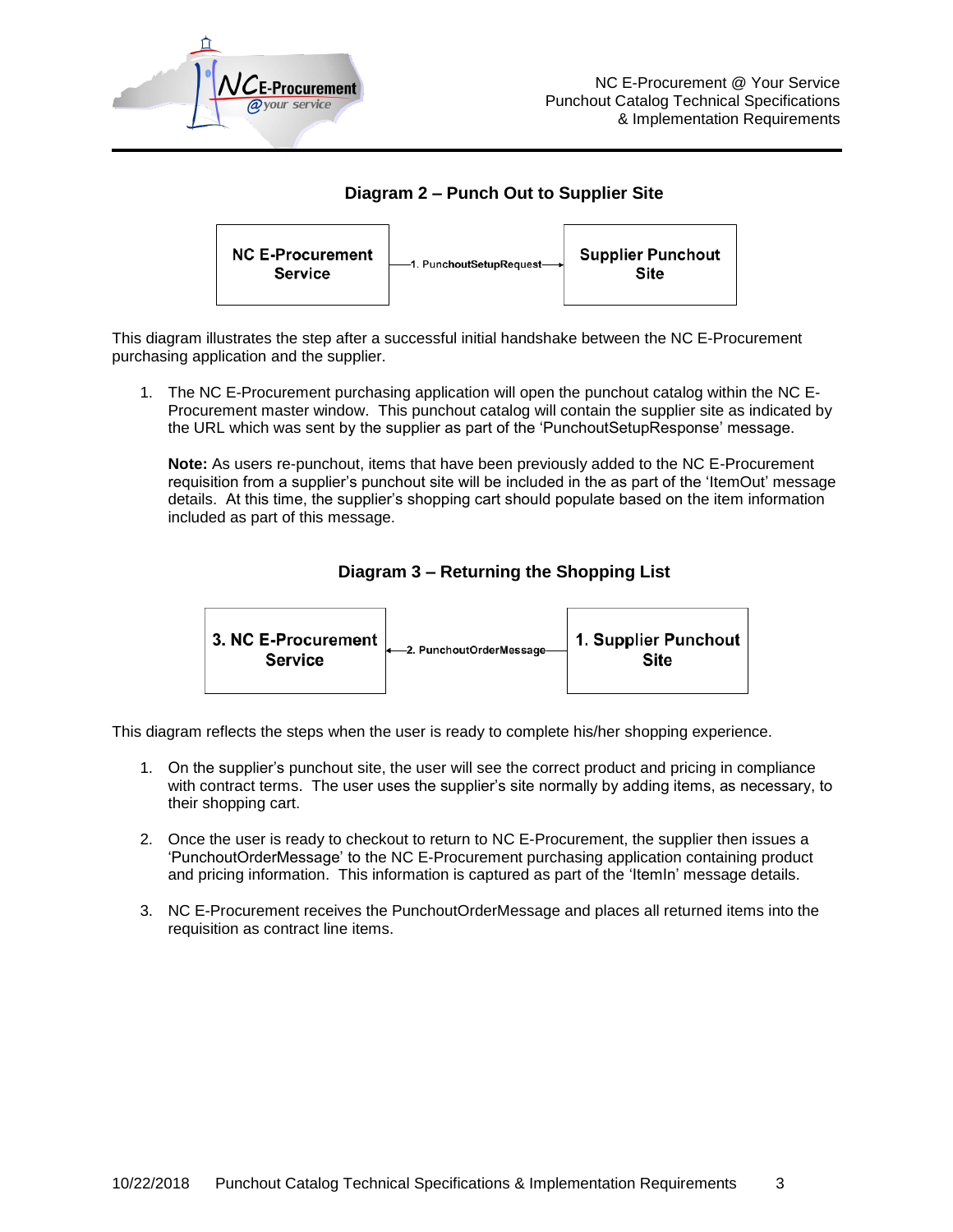

### **Diagram 4 – ASN Order Processing**



This diagram shows the messaging that occurs upon successfully sending an order to the supplier via the Ariba Supplier Network. The steps below apply to the ordering process as it relates to the Ariba Supplier Network delivery method.

**Note:** Suppliers are **not required** to use the Ariba Supplier Network as their preferred ordering method to receive NC E-Procurement purchase orders. The alternative ordering method is email. The supplier's ordering preference can be set (per location) by the supplier by logging into and updating their company's NC E-Procurement Vendor Registration account: [https://vendor.ncgov.com.](https://vendor.ncgov.com/)

- 1. Once the user's requisition has been filled with all necessary items from the supplier's punchout catalog, the requisition will be submitted for approval. Once the required workflow is complete within the NC E-Procurement system, the requisition will be turned into a purchase order.
- 2. An **'OrderRequest'** message containing relevant information (such as shipping information, item number, etc.) is sent to the supplier via the ASN.
- 3. Depending on how the supplier's site is set up, the incoming cXML message will undergo a validation process by the supplier.
- 4. After the supplier has examined and accepted the **'OrderRequest'** message, the supplier will respond with an **'OrderResponse'** message to complete the handshake.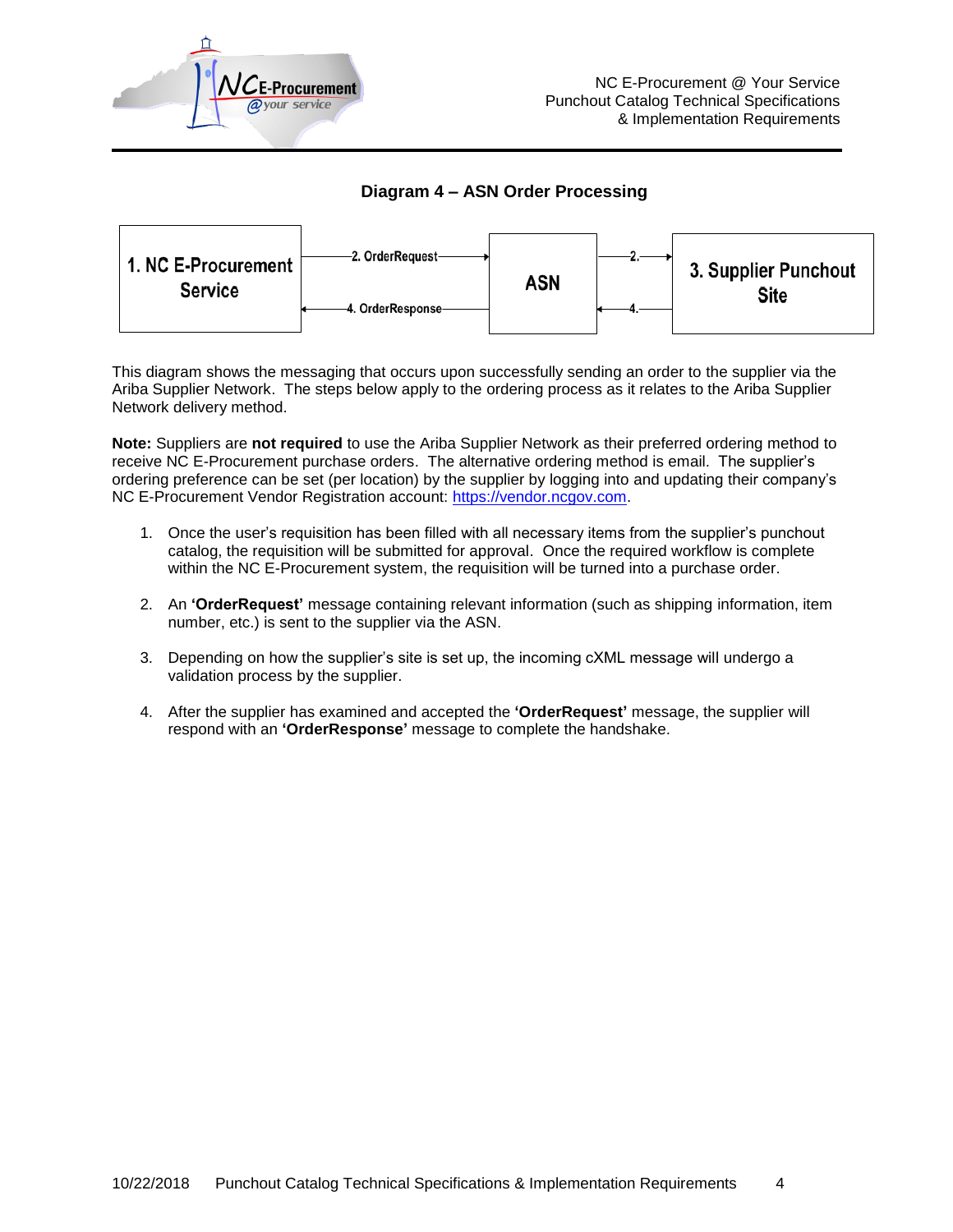

# **III. Punchout Catalog Implementation & Functionality Requirements**

Suppliers awarded contracts that specify punchout catalogs will be required to provide two Punchout websites. The first is used for development integration testing and the second is used for production purposes. Both sites must have the standard Punchout functionality capabilities as indicated below and both sites must remain active during the implementation period and throughout the term of the contract.

In addition, the State must approve a supplier's Punchout site prior to implementation. Since NC E-Procurement will be implementing Punchout catalog functionality via the Ariba Supplier Network, an active ASN account is required. The implementation process should take no longer than 90 days.

#### **General Requirements**

Below are the general requirements and functional criteria which each supplier's punchout catalog must meet:

- The Punchout solution must conform to cXML 1.0 or 1.1 standards.
- The state requires that suppliers who use Punchout catalogs be able to block the purchase of items that have not been awarded to the supplier as part of the State Term Contract. "Blocking" is defined as the electronic removal of product information and prices from the Punchout Catalog solution.
- The punchout site must support **'PunchOut Edit & Inspect'** functionality from Ariba Buyer (also known as re-punchout).
- Valid UNSPSC codes must be assigned to each of the items which are available on the supplier's contract-specific punchout site.
- Valid units of measurement must be assigned to each of the items which are available on the supplier's contract-specific punchout site (Common units of measurements are EA (each), CS (case), BX (box), PK (pack), and DZN (dozen)).
- The supplier must be able to accept and process change orders and cancellations.

#### **NC E-Procurement cXML information**

- At the time an NC E-Procurement user accesses a supplier's punchout site, the cXML **'PunchoutSetupRequest'** message details include the Extrinsic attribute "Contract." The value contained in this attribute is equal to Contract ID of the awarded State Term Contract (e.g., 123A). This information is sent to the supplier each time a user punches out to the punchout site and it should be recognized by the supplier in order to "block" non-contract items for NC E-Procurement users.
- Because the supplier must recognize re-punchout functionality, the Operation attribute which appears as part of the PunchoutSetupRequest node can be used to identify whether a requisition is new or existing at the time the NC E-Procurement user accesses the punchout site. The attribute will reflect one of three values: **'create', 'edit',** or **'inspect.'** If the value=create, this means that the requisition is new, and there will be no **'ItemOut'** information included as part of the cXML message. The shopping cart should not be populated with any items at this time; it should remain empty. If the value=edit or inspect, this means that the cXML message from NC E-Procurement will contain previously added punchout item data in the **'ItemOut'** details (i.e., Quantity, Line Number, Supplier Part ID, and Supplier Part Auxiliary ID). Hence, the shopping cart should populate at that time according to the **'ItemOut'** data.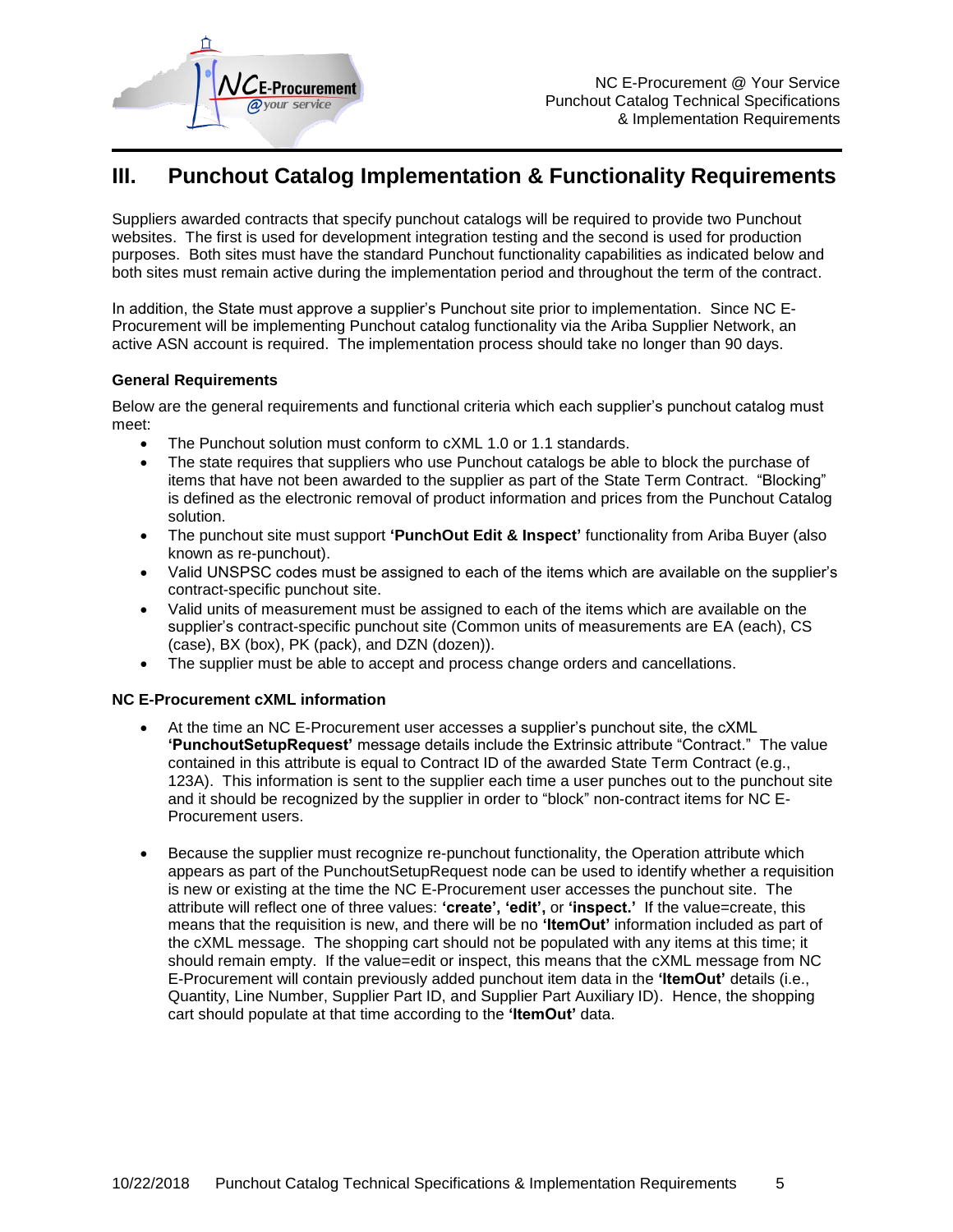

# **IV. Punchout Catalog Support Requirements**

#### **Contacts**

The supplier must assign a person from each of the following departments to serve as the contact for any questions from the NC E-Procurement Content Enablement team or North Carolina buyers.

- Business Contact (for project facilitation and relationship management)
- Technical Contact (for functionality questions)
- Customer Service Support Contact (for site usage and order questions)

#### **Site Availability**

The availability of the supplier's punchout catalog must adhere to the terms specified on the State Term Contract. If not specified in the contract, a 95% uptime is expected. All regular maintenance windows should be communicated in advance to the designated Contract Administrator and the NC E-Procurement Content Enablement team. Any unexpected maintenance, such as product or code changes, need to be communicated to the Contract Administrator and the NC E-Procurement Content Enablement team at least one hour prior to maintenance. All communications should be sent to [eprocurementdata@its.nc.gov.](mailto:eprocurementdata@its.nc.gov)

#### **Training Manual**

The supplier may be asked to provide NC E-Procurement with a training manual for the supplier's site functionality.

#### **Contract Pricing**

The supplier's punchout site must display the most accurate, up-to-date contract prices available. All pricing and product updates must be approved by the designated State Contract Administrator prior to making updates on the punchout site. The punchout site should permit only those products covered under the specific North Carolina State Term Contract to be added to the user's shopping cart and returned to the NC E-Procurement purchasing application.

In some cases, suppliers are awarded more than one North Carolina State Term Contract that require a punchout catalog. At this time, the supplier must be able to provide separate punchout catalog views for each unique contract.

#### **Issues Handling**

The supplier is responsible for responding to any issues, either supplier process or site related, within two business days or as otherwise specified in the contract terms.

#### **Internal Exception Handling**

The supplier must have a process in place to support any internal order failure (exception) that occurs after order transmittal and acceptance, and which prevents order processing. In the case of an exception, the supplier must be able to comply with the following NC E-Procurement requirements.

- 1. The order exception must be identified by the supplier within one hour.
- 2. The supplier must send must send an email, which references the order number, to [eprocurementdata@its.nc.gov](mailto:eprocurementdata@its.nc.gov) alerting NC E-Procurement of the exception.
- 3. The order resolution must occur within 24 hours.
- 4. The supplier must contact the buyer if there will be a delay in order processing.
- 5. The supplier must send an email to [eprocurementdata@its.nc.gov](mailto:eprocurementdata@its.nc.gov) referencing the order number and documenting the cause and resolution of the exception within 24 hours.

#### **Customer Service Availability and Sales Support**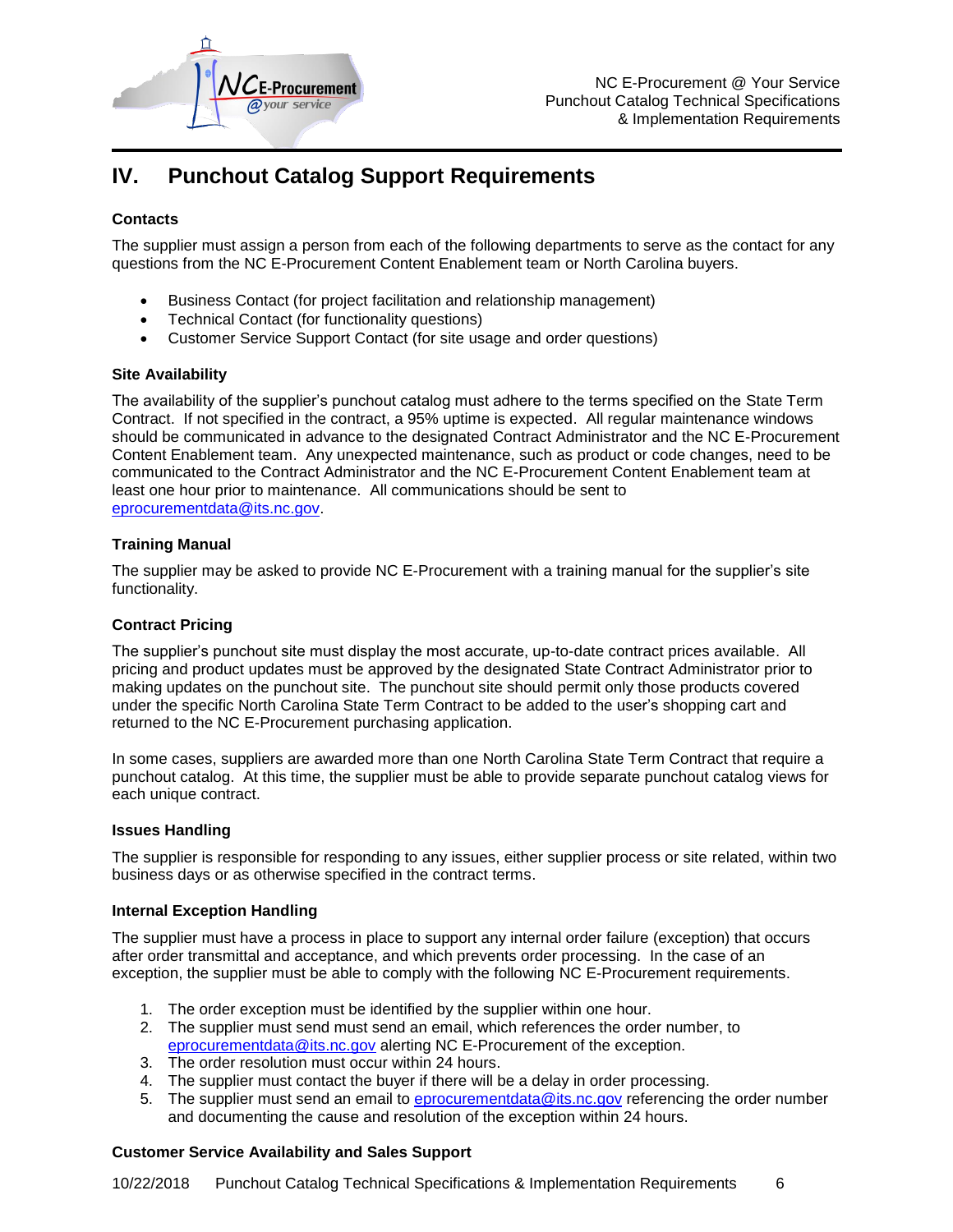

The supplier's punchout site should prominently display a customer service phone number. The customer service department should be able to assist buyers with order tracking, shipping support, and general customer service support. All orders should be able to be referenced via the buyer's NC E-Procurement purchase order number.

The supplier should communicate the launch of the punchout site for NC E-Procurement to both the sales force and customer support divisions. Both divisions should have a clear understanding of the process to ensure that they can support any user questions.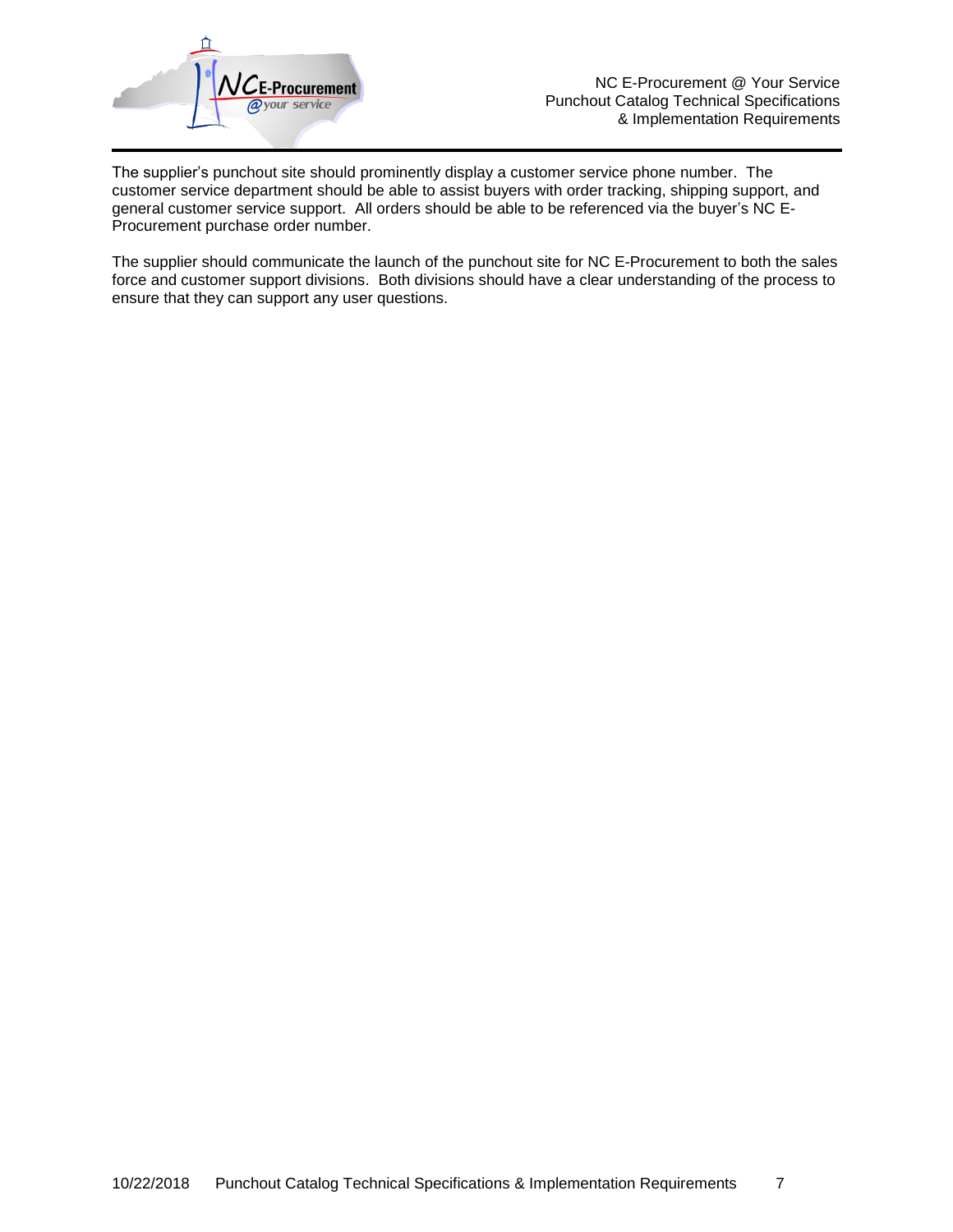

# **V. Punchout Evaluation Questions for Your Organization**

The following information can be used to determine capabilities related to punchout implementation.

| Question                                                                                                                                                                                         | <b>Answer</b>                                                                                                                                                                                                                                                                                                                                                                         |
|--------------------------------------------------------------------------------------------------------------------------------------------------------------------------------------------------|---------------------------------------------------------------------------------------------------------------------------------------------------------------------------------------------------------------------------------------------------------------------------------------------------------------------------------------------------------------------------------------|
| What is a punchout catalog?                                                                                                                                                                      | A punchout catalog links a procurement application (Ariba<br>Buyer) to a supplier's eCommerce site allowing users to shop,<br>place items into a shopping cart, and return the cart to the<br>procurement application to continue purchasing within a<br>designated workflow.                                                                                                         |
| Does your organization have an eCommerce site?                                                                                                                                                   | An eCommerce site is a web site that allows users to shop<br>through a catalog and purchase directly online through the<br>site.                                                                                                                                                                                                                                                      |
| What is cXML?                                                                                                                                                                                    | cXML (commerce eXtensible Markup Language) is a<br>standard, open language that allows data to pass between<br>applications. cXML documents provide a way for buyers,<br>suppliers, and Ariba CSN to communicate with each other.<br>cXML documents are constructed based on Document Type<br>Definition (DTD) files which are used to define a content<br>model for a cXML document. |
| Can your organization support Punchout in the<br>form of cXML?                                                                                                                                   | A 'Yes' means that your organization may be capable of<br>supporting Punchout. Next, it is important to explore if your<br>organization has a live implementation in place.                                                                                                                                                                                                           |
| Does your organization currently have live<br>Punchout functionality enabled for the Ariba Buyer<br>purchasing application?                                                                      | A 'Yes' means that your organization is capable of supporting<br>Punchout. Ariba Buyer 9r1 is the purchasing application that<br>is utilized by NC E-Procurement.                                                                                                                                                                                                                     |
| During a Punchout session, can your Punchout site<br>display only contract-specific products and pricing<br>based on who the buyer is?                                                           | A 'Yes' means that your Punchout site supports blocking.<br>Suppliers must have the ability to reflect only those items<br>applicable to the specific contract for NC E-Procurement<br>users.                                                                                                                                                                                         |
| Does your Punchout site have a mechanism to<br>control pricing so that content applicable to the<br>State Term Contract is not updated unless<br>approval has been granted to make such updates? | A 'Yes' means that your Punchout site may be able to control<br>pricing. The state of North Carolina requires approval from<br>the designated Contract Administrator before the content on a<br>supplier's punchout site can be updated.                                                                                                                                              |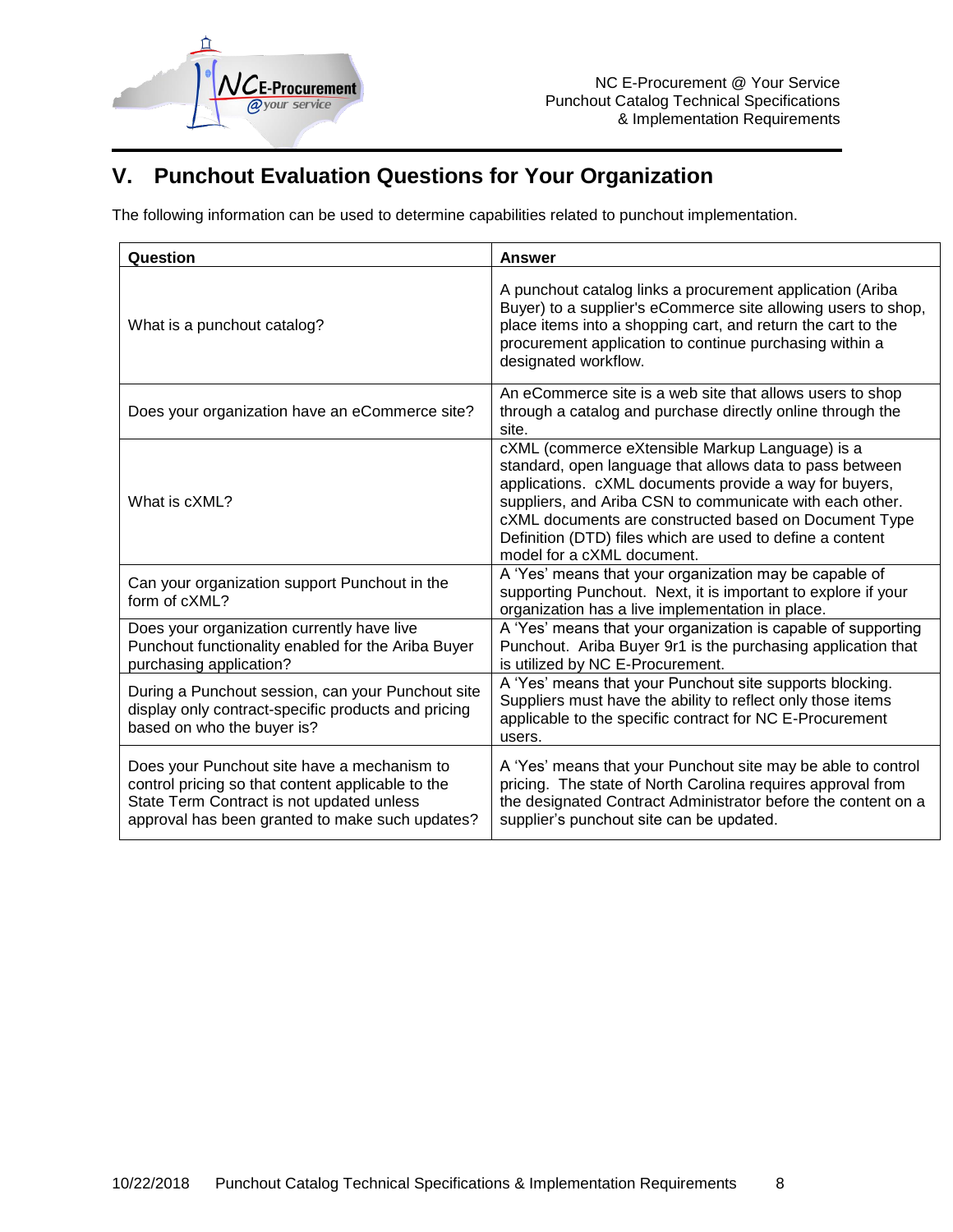

# **VI. Next Steps for Supplier Punchout Implementation**

- 1. The supplier must review each item within the **'Punchout Catalog Implementation & Functionality Requirements'** section to ensure that the organization is able to comply with the specified requirements.
- 2. The supplier must ensure that the organization has an active account with the Ariba Supplier Network. Punchout configuration and order processing settings should also be verified at this time.
- 3. The supplier must ensure that the organization's NC E-Procurement Vendor Registration account [\(https://vendor.ncgov.com\)](https://vendor.ncgov.com/) is active and reflects accurate information, including the organization's DUNS and Ariba Supplier Network ID. The preferred ordering method must also be verified and updated, as necessary, at this time.

**Note:** Although functional testing will utilize the Ariba Supplier Network for delivery of test orders, the supplier is **not required** to use the Ariba Supplier Network as their preferred ordering method to receive NC E-Procurement purchase orders. The alternative method of purchase order delivery is email.

- 4. The supplier must provide the NC E-Procurement Content Enablement Specialist [\(eprocurementdata@its.nc.gov\)](mailto:eprocurementdata@its.nc.gov) with the following information:
	- DUNS number
	- Ariba Supplier Network ID
	- Test PunchoutSetupRequest URL
	- Production PunchoutSetupRequest URL
	- Supplier Contact Information (Business, Technical, & Customer Service)
- 5. The NC E-Procurement Content Enablement Specialist may need to request a trading relationship with your organization within the Ariba Supplier Network (test and production site). This request must be accepted by the supplier.
- 6. In order for the supplier to establish a relationship, the following information specific to NC E-Procurement may be necessary.
	- Testing Information:
		- Ariba Network ID: AN01000078605-T
		- DUNS Number: 947713418-T
	- Production Information:
		- Ariba Network ID: AN01000078605
		- DUNS Number: 947713418
- 7. The supplier must restrict items for the NC E-Procurement catalog so that only valid contract items appear on the Test and Production Punchout sites (contact your North Carolina Contract Administrator to confirm the content which should be available on the contract-specific punchout catalog).
- 8. Once the test punchout site has been created, the NC E-Procurement Content Enablement Specialist will initiate testing for connectivity and functionality. The testing process will verify the requirements listed in the **'Punchout Catalog Implementation & Functionality Requirements'** section of this document. During the testing process, the supplier will be expected to verify each test order was successfully delivered to the test Ariba Supplier Network account. All details of the test orders will be confirmed at this time (including content, comments, and attachments). The following items will be tested by the NC E-Procurement Content Enablement Specialist: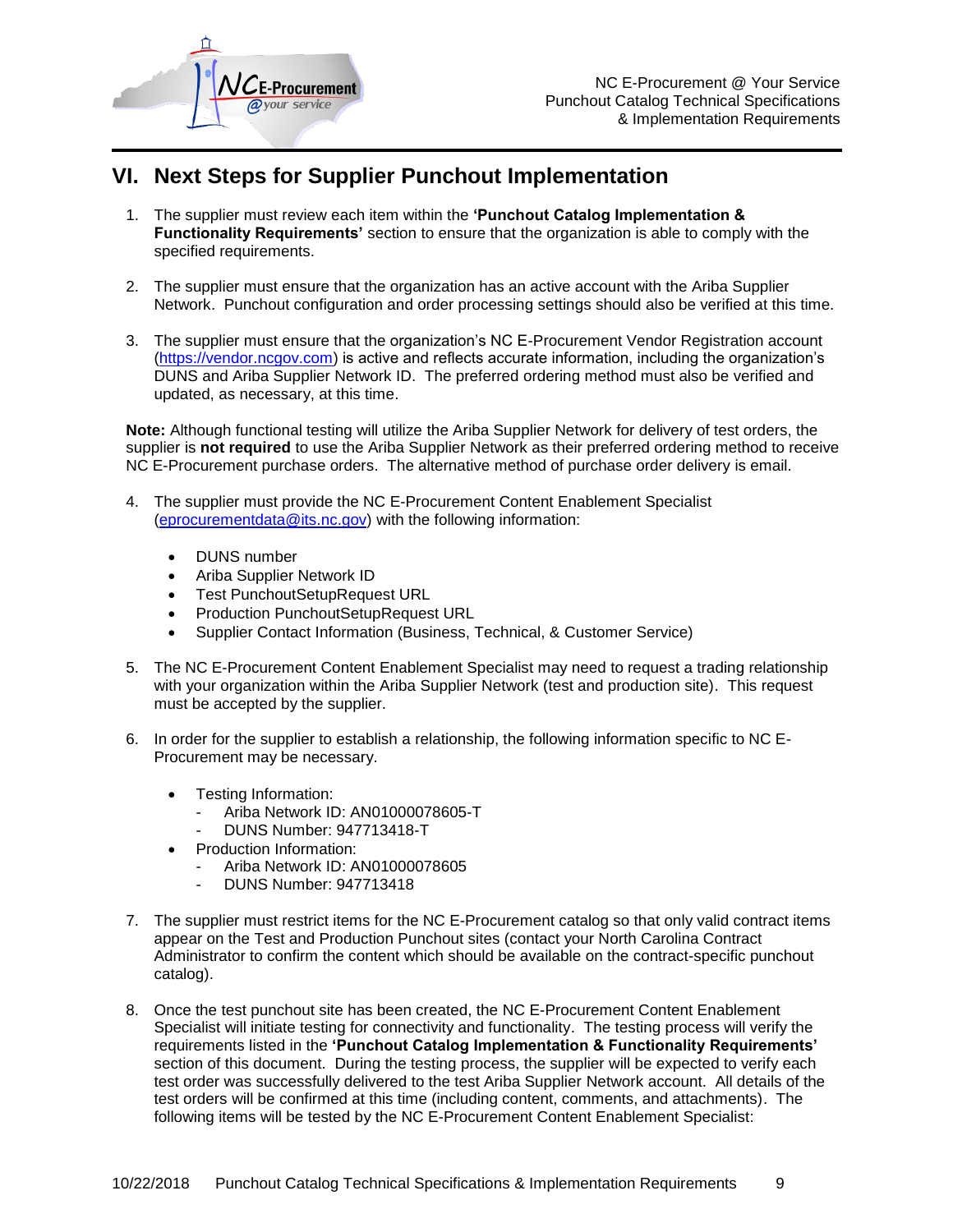

- Access the punchout site while logged into the purchasing application as several different users to ensure that the appearance of supplier's punchout site remains consistent regardless of the user.
- Verify that items can be added to the shopping cart and appear as expected based on the initial description/price/part ID/etc.
- Verify the ability to re-punchout during the creation of an initial purchase order and a change order.
- Include comments and attachments as part of the initial purchase orders and change orders (this is done to verify functionality for those suppliers who will receive orders via the ASN).
- Submit initial purchase orders and change orders via the test Ariba Supplier Network.
- Include both punchout catalog items and non-catalog items on a single purchase order to ensure both types of items are delivered to the supplier.
- Verify that necessary data is consistently returned from the punchout site for each item, such as Part ID, Item Description, Price, Quantity, Unit of Measure, and UNSPSC Classification Code.
- Submit a cancellation to the supplier via the test Ariba Supplier Network.
- 9. The designated Contract Administrator will review the appearance and content on the test punchout site to ensure the catalog is in compliance with contract terms before the catalog is activated for our end users. If any content errors are found, the supplier is responsible for correcting the content, as requested by the Contract Administrator, to meet contract terms.
- 10. The designated Contract Administrator will review the appearance and content on the production punchout site to ensure the catalog is in compliance with contract terms. Once the Contract Administrator has reviewed and approved all content on the supplier's production punchout catalog, the NC E-Procurement Content Enablement Specialist will activate the punchout catalog for NC E-Procurement users.

**Note:** The activation date is dependent on the effective start date of the State Term Contract.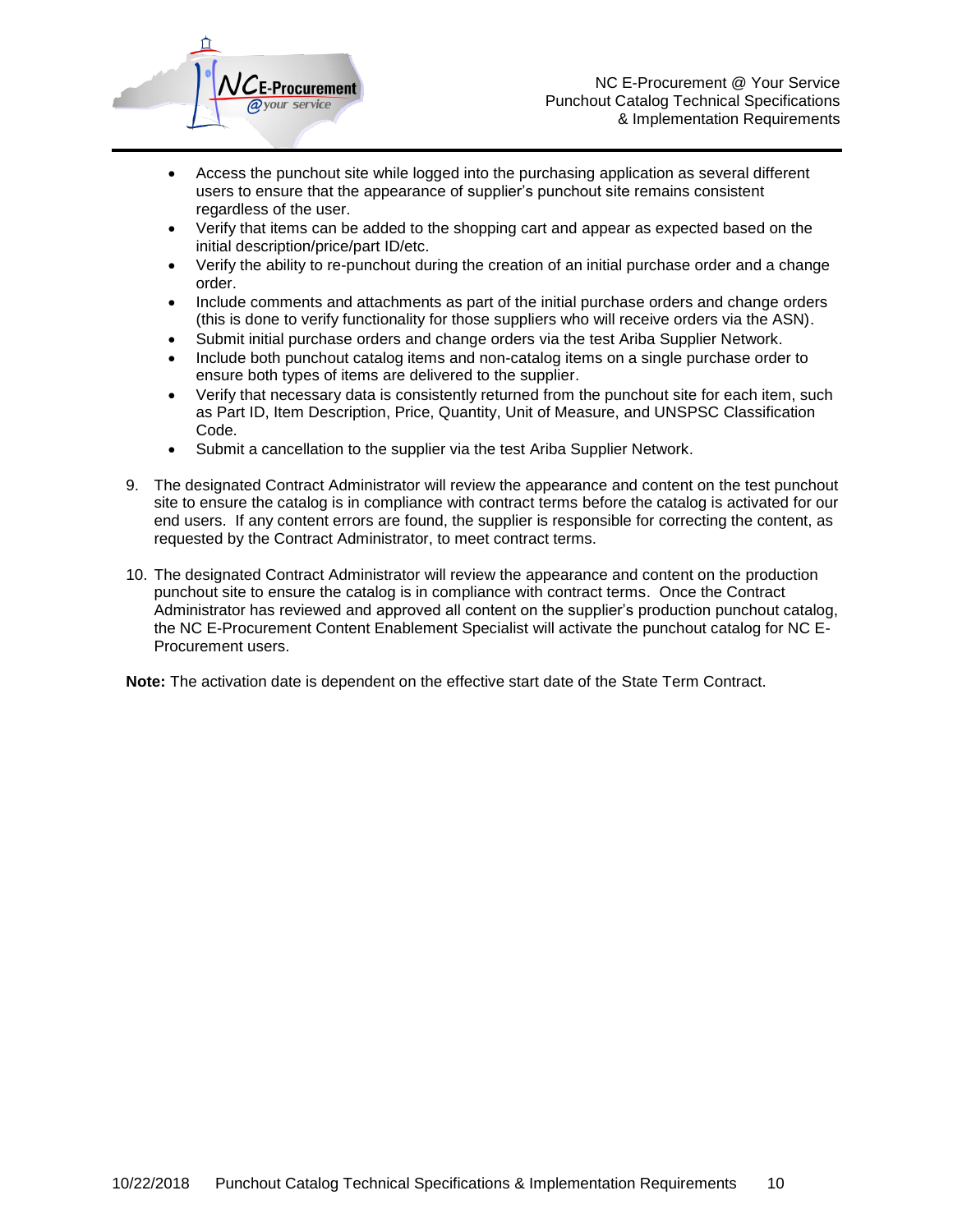

NC E-Procurement @ Your Service Punchout Catalog Technical Specifications & Implementation Requirements

## **VII. Helpful Resources**

**Websites and Contact Information:** The following URLs provide additional information related to NC E-Procurement. Contact information for the Content Enablement team and the NC E-Procurement Help Desk have also been provided.

*NC E-Procurement Websit*e: [http://eprocurement.nc.gov](http://eprocurement.nc.gov/) *Department of Purchase and Contract Website (P&C):* <http://www.doa.nc.gov/pandc/Default.aspx>  *Statewide IT Procurement Website:* <http://www.its.state.nc.us/ITProcurement/TermContracts/TContracts.asp> *Ariba Supplier Network:* 888-892-7422 or [http://service.ariba.com](http://service.ariba.com/) *NC E-Procurement Vendor Registration:* [https://vendor.ncgov.com](https://vendor.ncgov.com/) *UNSPSC Classification Code Website:* [www.UNSPSC.org](http://www.unspsc.org/) *NC E-Procurement Content Enablement Team:* [eprocurementdata@its.nc.gov](mailto:eprocurementdata@its.nc.gov) *NC E-Procurement Vendor Help Desk***:** [epservice@its.nc.gov](mailto:epservice@its.nc.gov) or 888-211-7440, option 2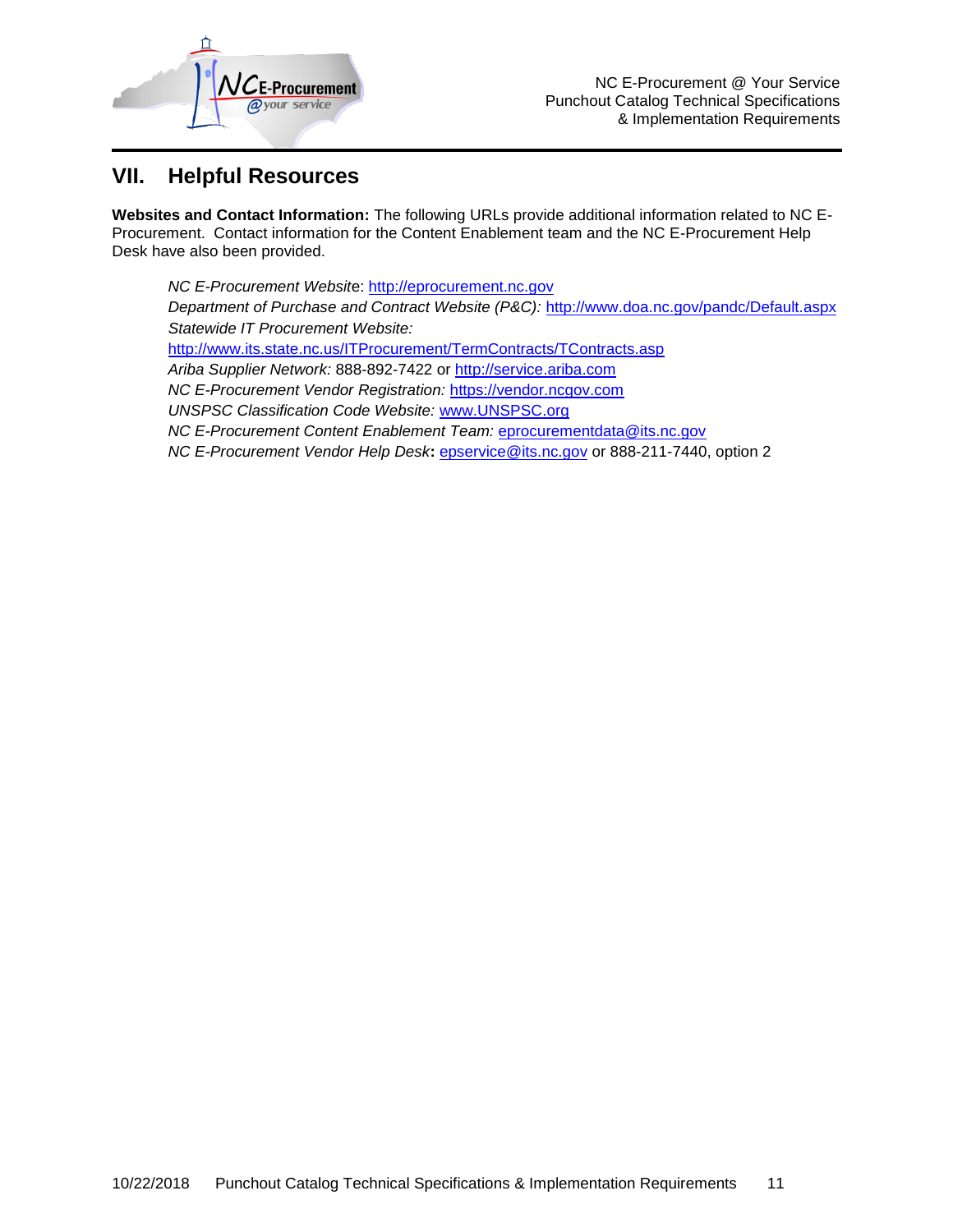

NC E-Procurement @ Your Service Punchout Catalog Technical Specifications & Implementation Requirements

## **VIII. cXML Examples**

Below are portions of a sample cXML communication which can be used as a reference point during development.

1. **Initial request from NC E-PROCUREMENT to the supplier's punchout site**: This displays the connection to the supplier's punchout site following the successful **'PunchoutSetupResponse'** message.

```
<From>
<Credential domain="AribaNetworkUserId">
<Identity>sample@sample.com</Identity>
</Credential>
</From>
<TO>
<Credential domain="buyersystemid">
<Identity>*****1234</Identity>
</Credential>
</redential_domain="federaltaxid"><br><rdentity>*****1234</Identity>
</Credential>
</redential domain="internalsupplierid"><br><Credential domain="internalsupplierid">
</Credential>
<Credential domain="duns"><br><Identity>******4321</Identity>
</Credential>
≺/To>
<sender>
<Credential domain="AribaNetworkUserId">
<Identity>sample@sample.com</Identity>
<SharedSecret>*****</SharedSecret>
</Credential>
<UserAgent>Buyer 9r1</UserAgent>
</sender>
     \frac{1}{2}Header>
     <Request>
          <PunchOutSetupRequest operation="create">
               CONSEQUEST UPE ATTURE<br>
<BBYPCOOKIe>1212ABAB</BBYPCOOKIe><br>
<br/>Extrinsic name="UserEmail">user@ncep.com</Extrinsic><br>
<Extrinsic name="UniqueName">jsmith</Extrinsic><br>
<Extrinsic name="Contract">123A</Extrinsic>
               <BrowserFormPost>
                    <URL>https://qa9r1.ncgov.com/Buyer/punchout?client</URL>
               </BrowserFormPost>
               </browserFormFox<br>
<<br/>contact role="endUser"><br>
</browserFormFox">Dohn Smith</Name>
                    <Email>user@ncep.com</Email>
               \langle Contact>
               <SupplierSetup>
                    <URL>https://www.supplierabc.com/receiveNCPunchoutSetupRequest.php</URL>
               </SupplierSetup>
               <shipTo>
                         <Address addressID="123"><br><Name xml:lang="en">123</Name>
                               <PostalAddress>
                                    <DeliverTo>John Smith</DeliverTo>
                                    <Street>123 Main St.</Street>
                                    <City>Anytown</City>
                                    <State>NC</State>
                                    <PostalCode>54321</PostalCode>
                                    <Country isoCountryCode="US">United States</Country>
                               </PostalAddress>
                         </Address>
               </shipTo>
               <SelectedItem>
                    <ItemID><SupplierPartID>Supplier ABC</SupplierPartID>
                          <SupplierPartAuxiliaryID></SupplierPartAuxiliaryID>
                     </ItemID>
               </selectedItem>
          </PunchOutSetupRequest>
     </Request>
</cxmL>
```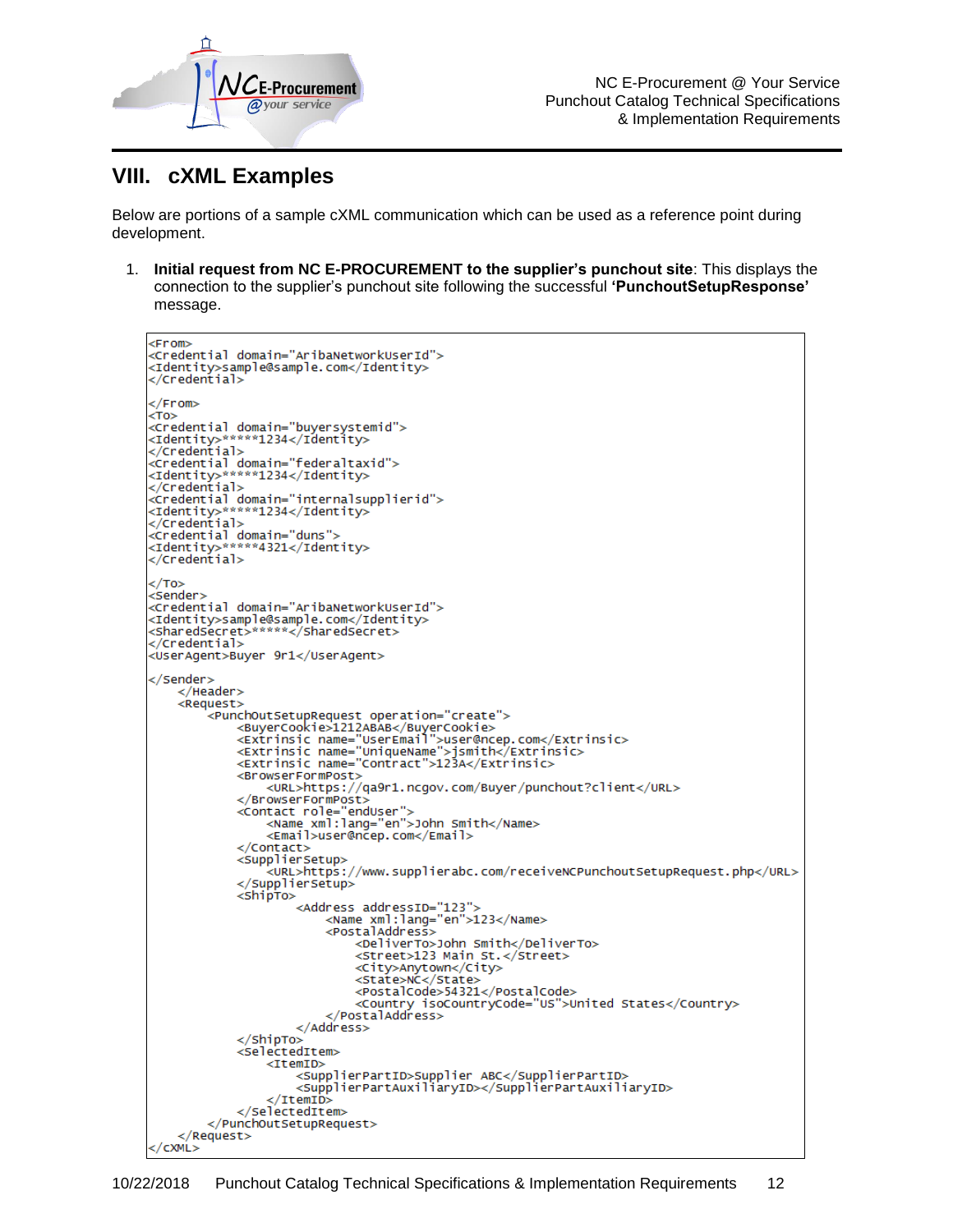

2. **Return to NC E-PROCUREMENT from supplier site:** This displays the **'PunchoutOrderMessage'** to the NC E-Procurement purchasing application containing product and pricing information which is captured as part of the **'ItemIn'** message details.

```
<Header>
    <From>
      <Credential domain='buyersystemid'>
         <Identity>*****1234</Identity>
      </Credential>
    \epsilon/From>
    <To>
      \lt/T0>
    <sender>enuer/<br><Credential domain='buyersystemid'><br><Credentity>******1234</Identity><br><SharedSecret>-=DELETED=-</SharedSecret>
      </Credential>
      <UserAgent>Buyer 9r1</UserAgent>
    \langle/Sender>
 \langle/Header>
  <Message>
    <PunchoutorderMessage>
      <Total>
           <Money currency='USD'>100.00</Money>
         </Total>
      </Punch0ut0rderMessageHeader>
      <ItemIn quantity='1'>
         <ItemID>
           :Lemiu><br><SupplierPartID>1234ABCD</SupplierPartID><br><SupplierPartAuxiliaryID>Cookie=true|UserName=State of NC - TEST</SupplierPartAuxiliaryID>
         </ItemID>
         <ItemDetail>
           <UnitPrice>
           </unitPrice><br></unitPrice>
           </br>>
</br>>
</br>>
concription xml:lang='en-US'>Blue folder, 2 pockets, triple clasp, pack of 1000</Description><br>
</br></br>>
</br>>
</br>>
</br>>
</br>>
</br>>
</br>>
</br>
classification domain='UNSPSC'>44122011</class
         </ItemDetail>
       </ItemIn>
    </PunchoutorderMessage>
  //Message>
</cxml>
```